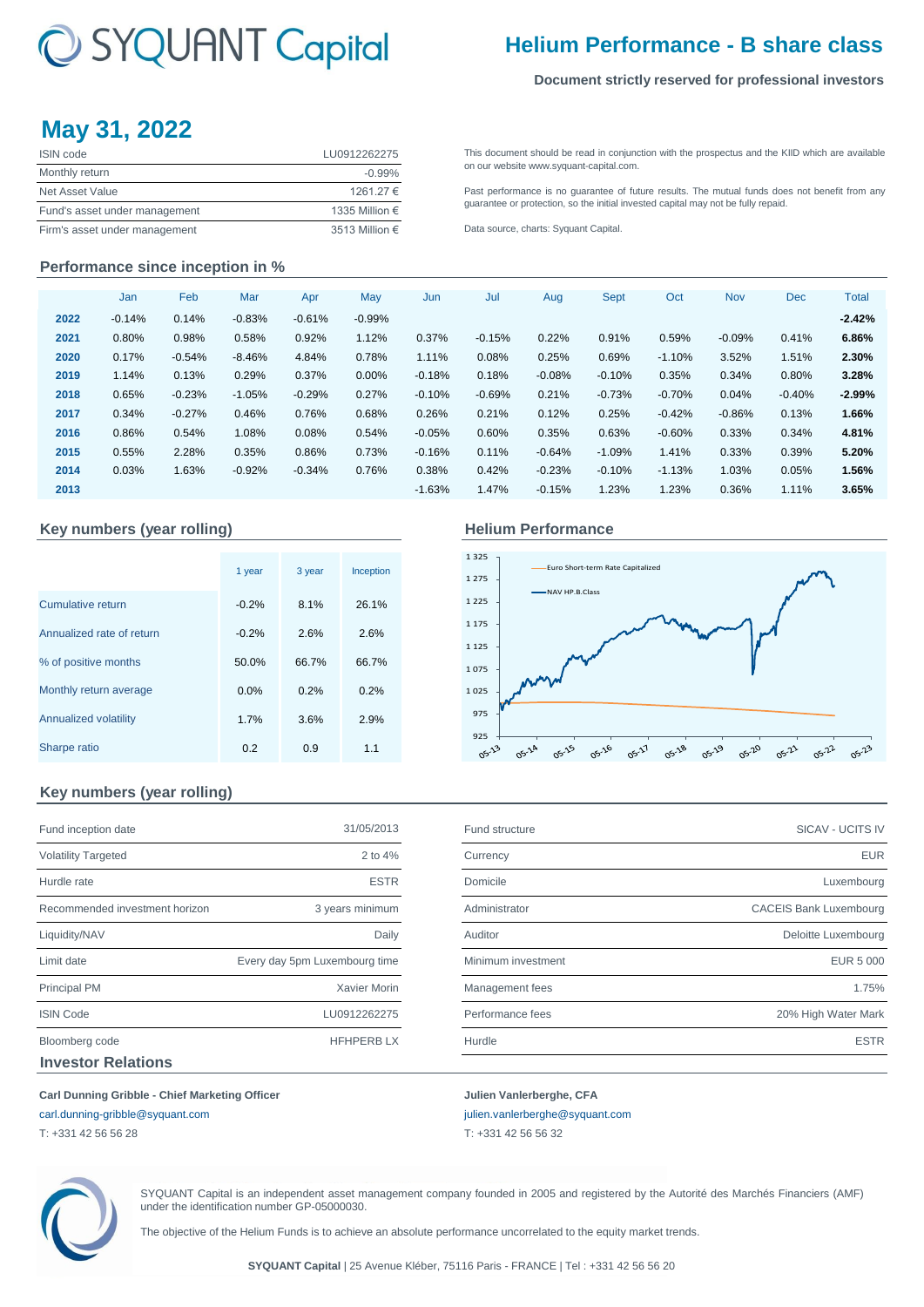# C SYQUANT Capital

## **Helium Performance - B share class**

#### **Document strictly reserved for professional investors**

## **May 31, 2022**

| ISIN code                     | LU0912262275   |
|-------------------------------|----------------|
| Monthly return                | $-0.99%$       |
| Net Asset Value               | 1261.27 €      |
| Fund's asset under management | 1335 Million € |
| Firm's asset under management | 3513 Million € |

[This](http://www.syquant-capital.fr/publications-syquant-capital.php) [document](http://www.syquant-capital.fr/publications-syquant-capital.php) [should](http://www.syquant-capital.fr/publications-syquant-capital.php) be read in [conjunction](http://www.syquant-capital.fr/publications-syquant-capital.php) with the prospectus and the KIID which are available [on our website](http://www.syquant-capital.fr/publications-syquant-capital.php) www.syquant-capital.com.

[Past](http://www.syquant-capital.fr/publications-syquant-capital.php) [performance](http://www.syquant-capital.fr/publications-syquant-capital.php) is no [guarantee](http://www.syquant-capital.fr/publications-syquant-capital.php) of future results. The mutual funds does not benefit from any [guarantee or p](http://www.syquant-capital.fr/publications-syquant-capital.php)rotection, so the initial invested capital may not be fully repaid.

[Data source, c](http://www.syquant-capital.fr/publications-syquant-capital.php)harts: Syquant Capital.

### **Disclaimer**

The information contained in this document does not constitute any recommendation or investment proposal. This material has been prepared for informational purposes only. This document is neither an offer to sell nor a solicitation of an offer to buy any securities or other investment product described herein.

Product(s) described herein is/are not available to all persons in all geographic locations. There are significant risks associated with investment in the Fund. Investment may not be suitable for all investors and is intended for sophisticated investors who have fully understood the risks associated with such an investment and can accept a substantial or complete loss of their investment.

Each prospective investor should review the Prospectus of the Fund which contains important information concerning risk factors, past performance and material aspects of the Fund and which must be read carefully before any decision to invest is made.

Past performance is not a guarantee of future results and no assurance can be given that product(s) described herein will yield favourable investment results or that the Fund's investment objectives will be achieved or that the investor will receive a return of all or part of their investment.